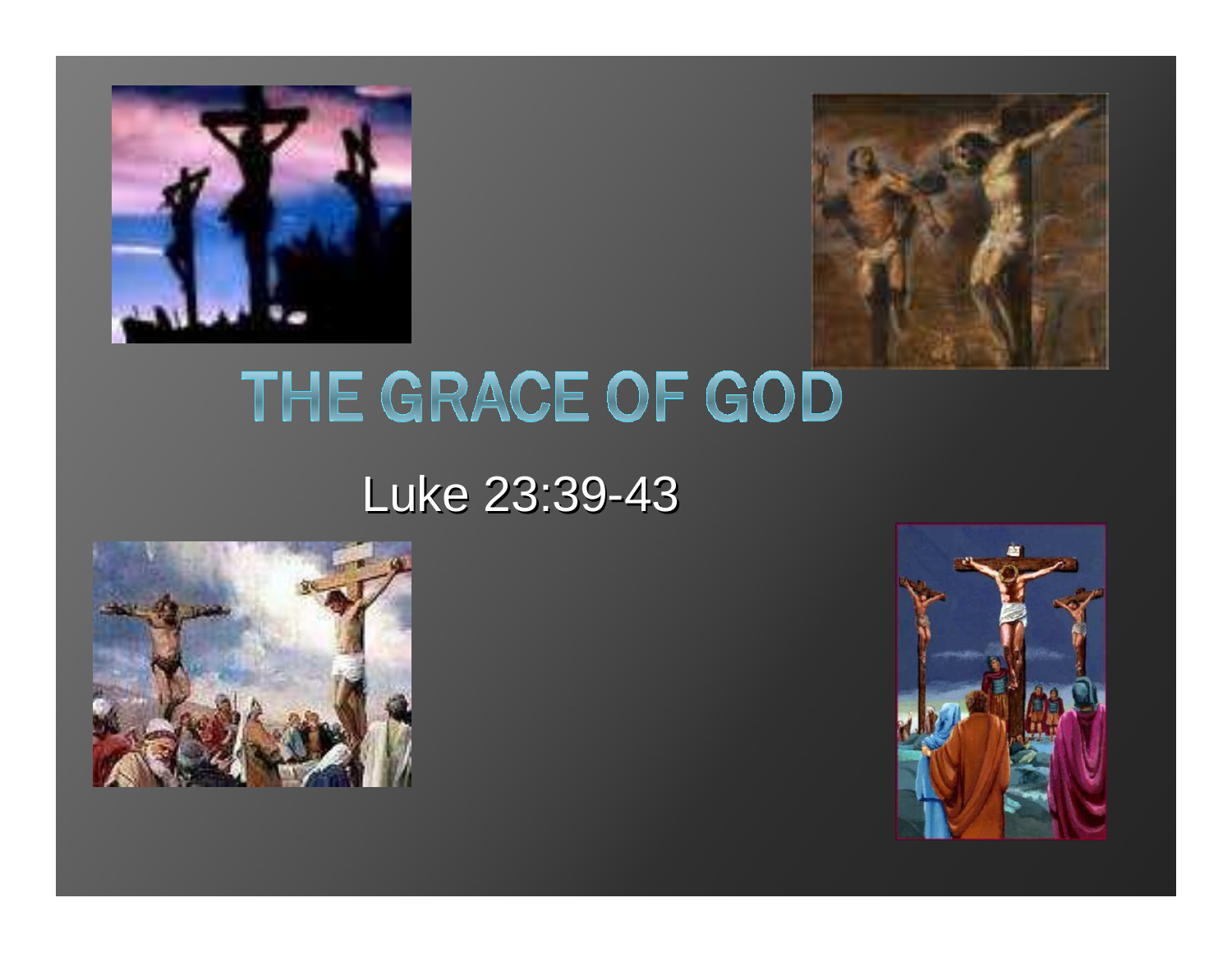#### Preview

- **This life is temporal • The after life is real ◉ Man is guilty**  Jesus was extraordinary Jesus had the power to save him● Salvation is not by works
- $\bullet$  It is never too late to trust Christ

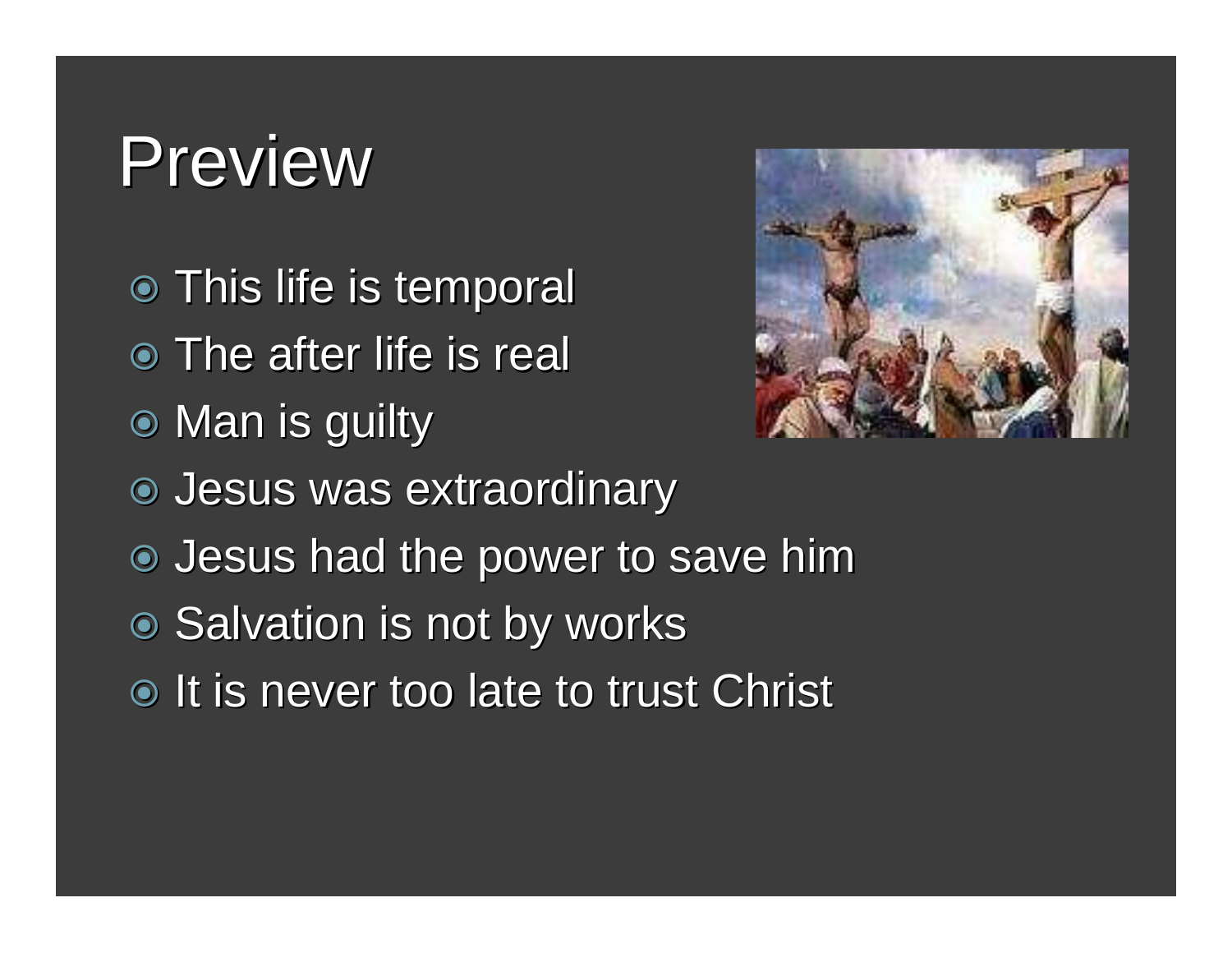# This Life is Temporal

#### **⊙ James 4:14**

# Ps 103:15 -16

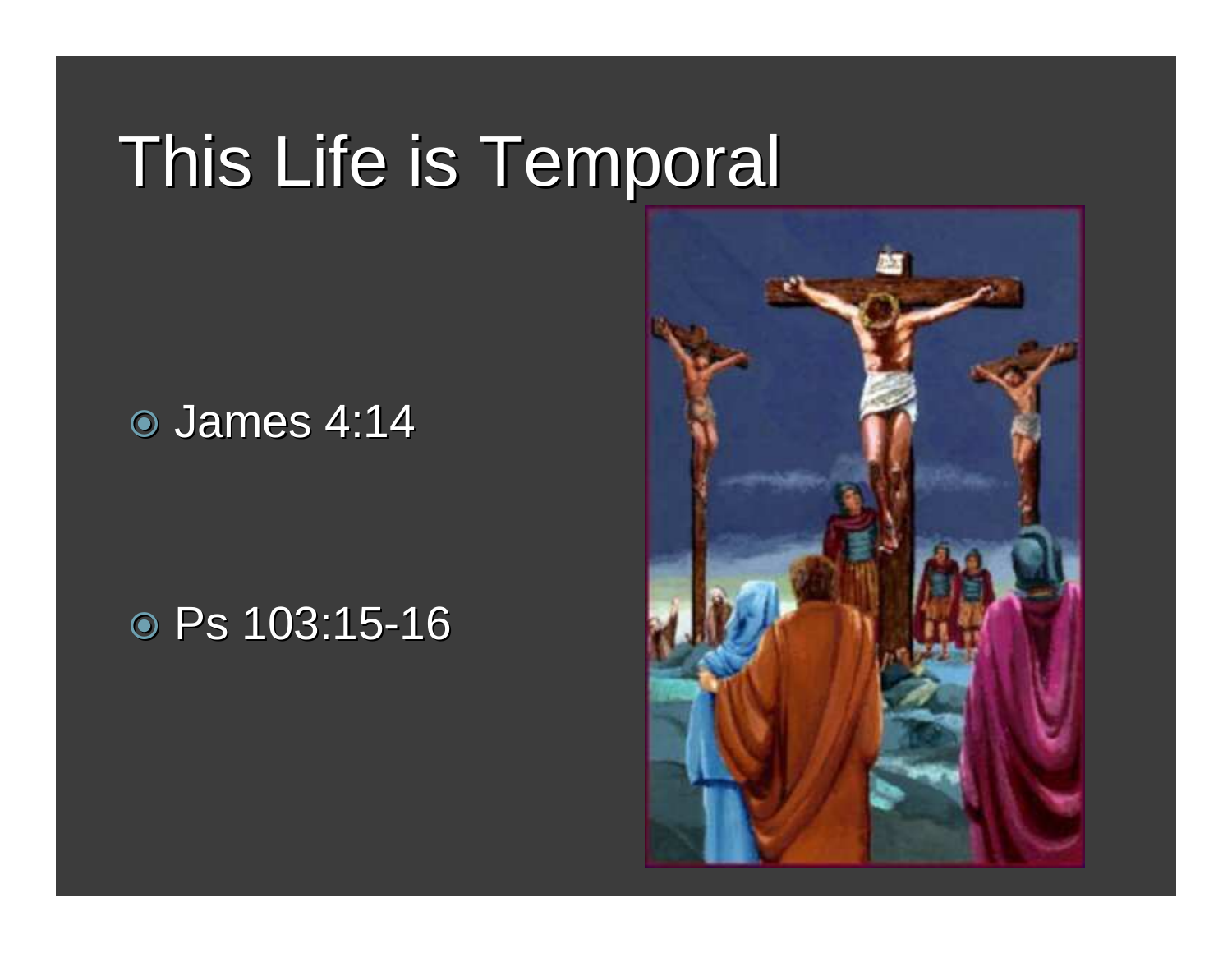#### The After Life is Real

Luke 23:42

# **⊙ Daniel 12:2**

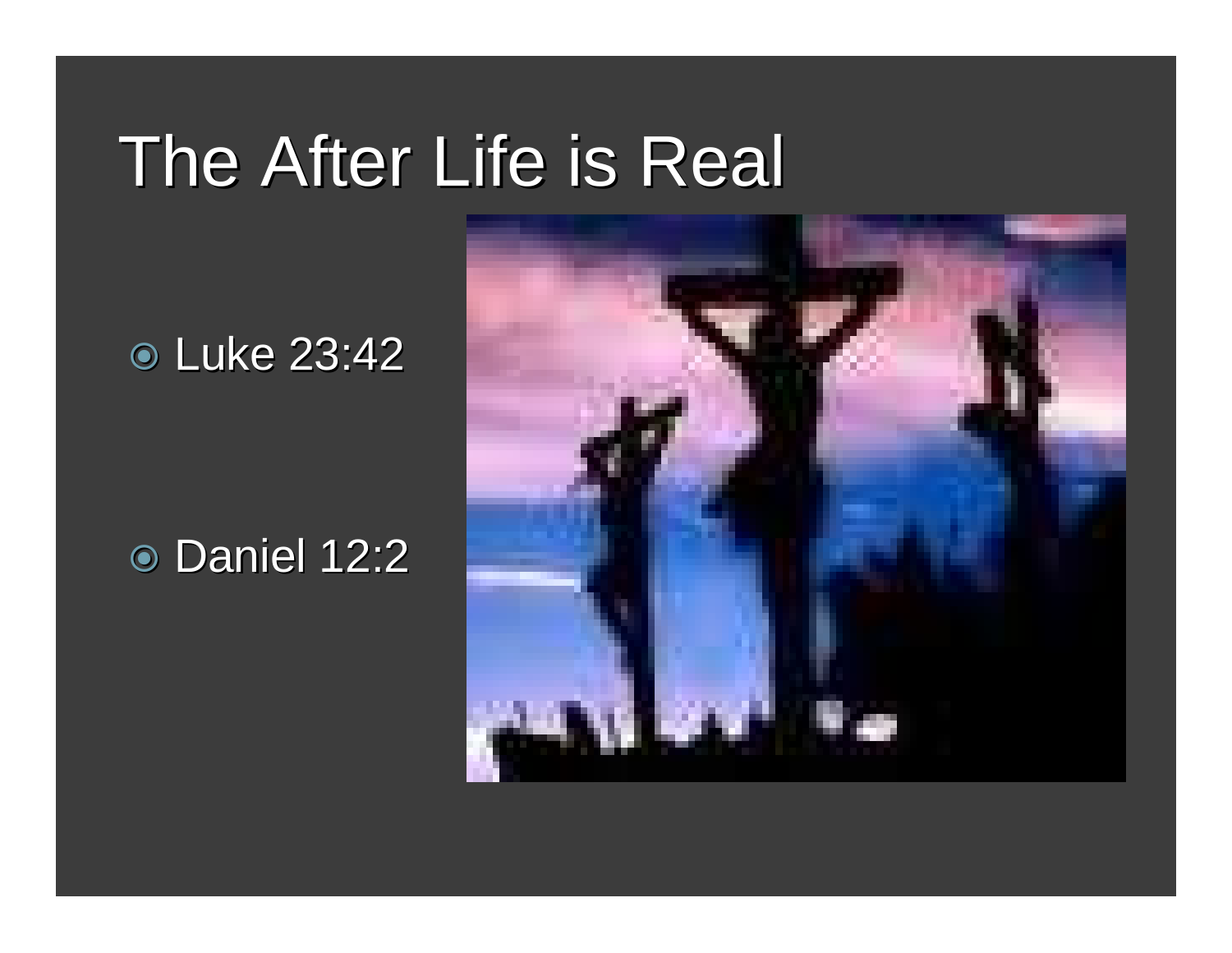# He Was Guilty

Luke 23:41a

Rom 3:23



Exod 20:17; Matt 5:21 -22, 27-28

James 2:10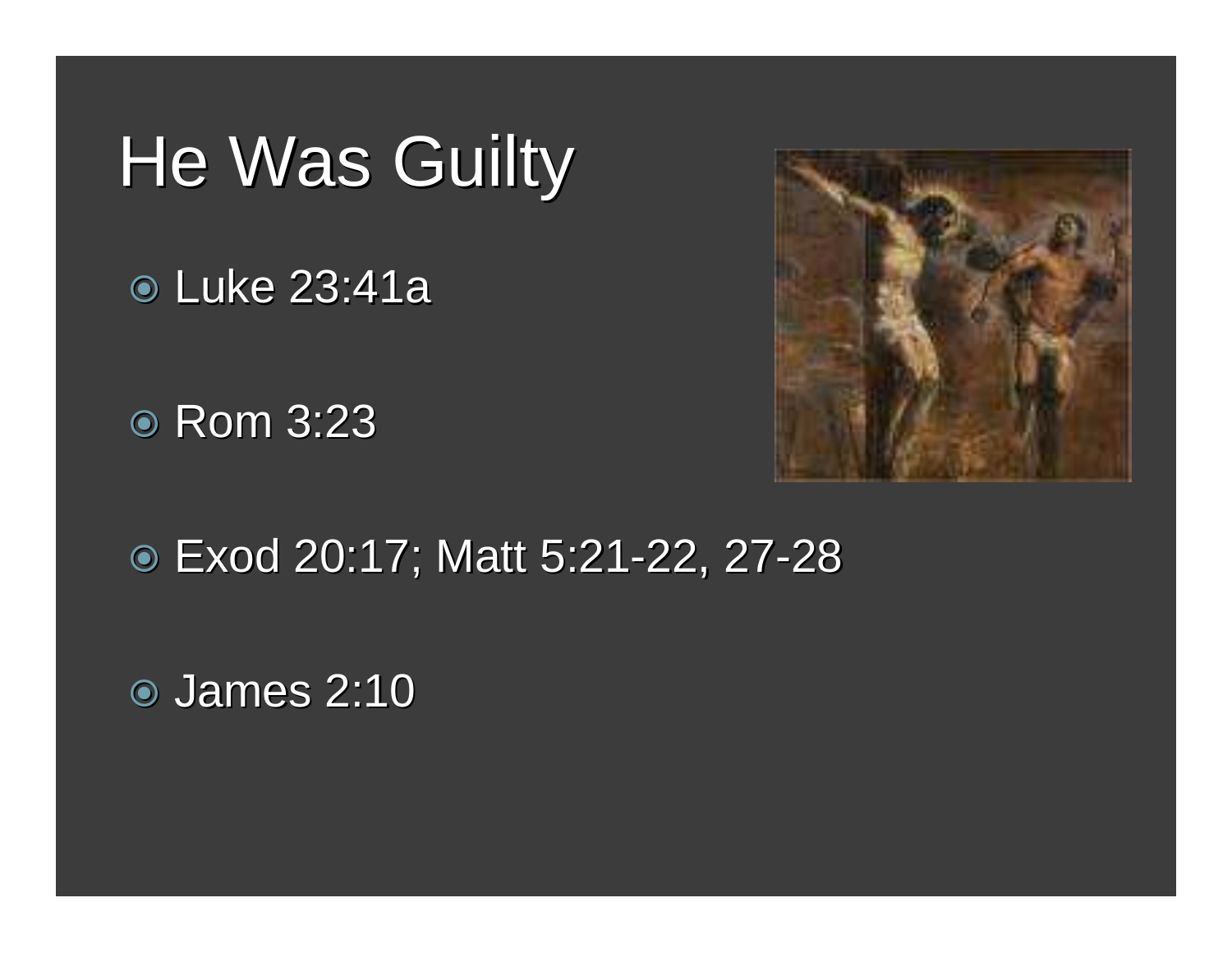# Jesus Was Extraordinary

Luke 23:40 -42

John 8:58; Exod 3:14

John 13:23; 1 John 2:1

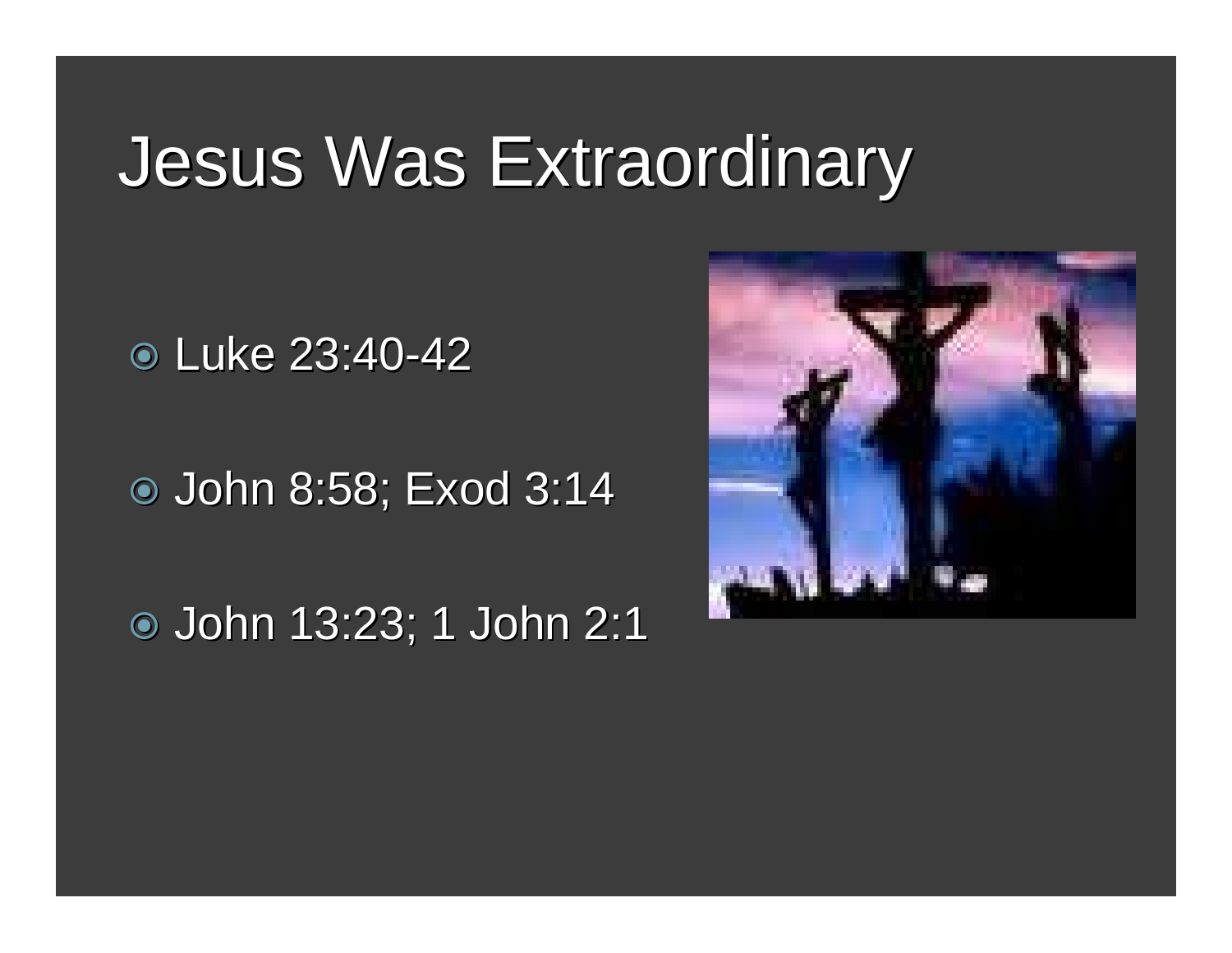# Jesus Had the Power to Save Him Luke 23:42

Luke 23:42

John 14:6

Acts 4:12

 $\odot$  1 Tim 2:5

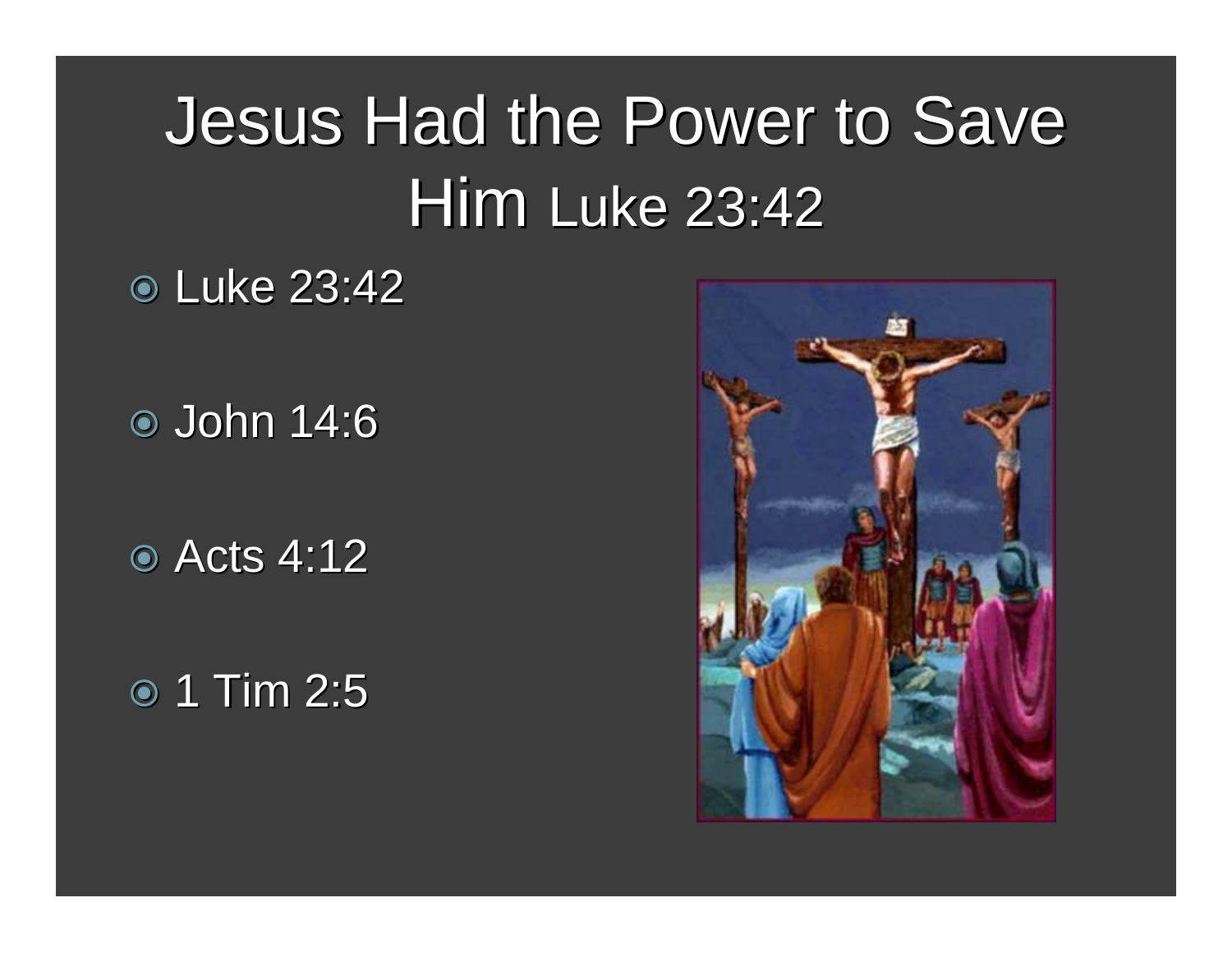# Salvation Was Not By **Works ⊚** Isa 64:6

 Eph 2:8 -9

 Philip 3:4 -9

**⊙ Gen 3:7, 21** 

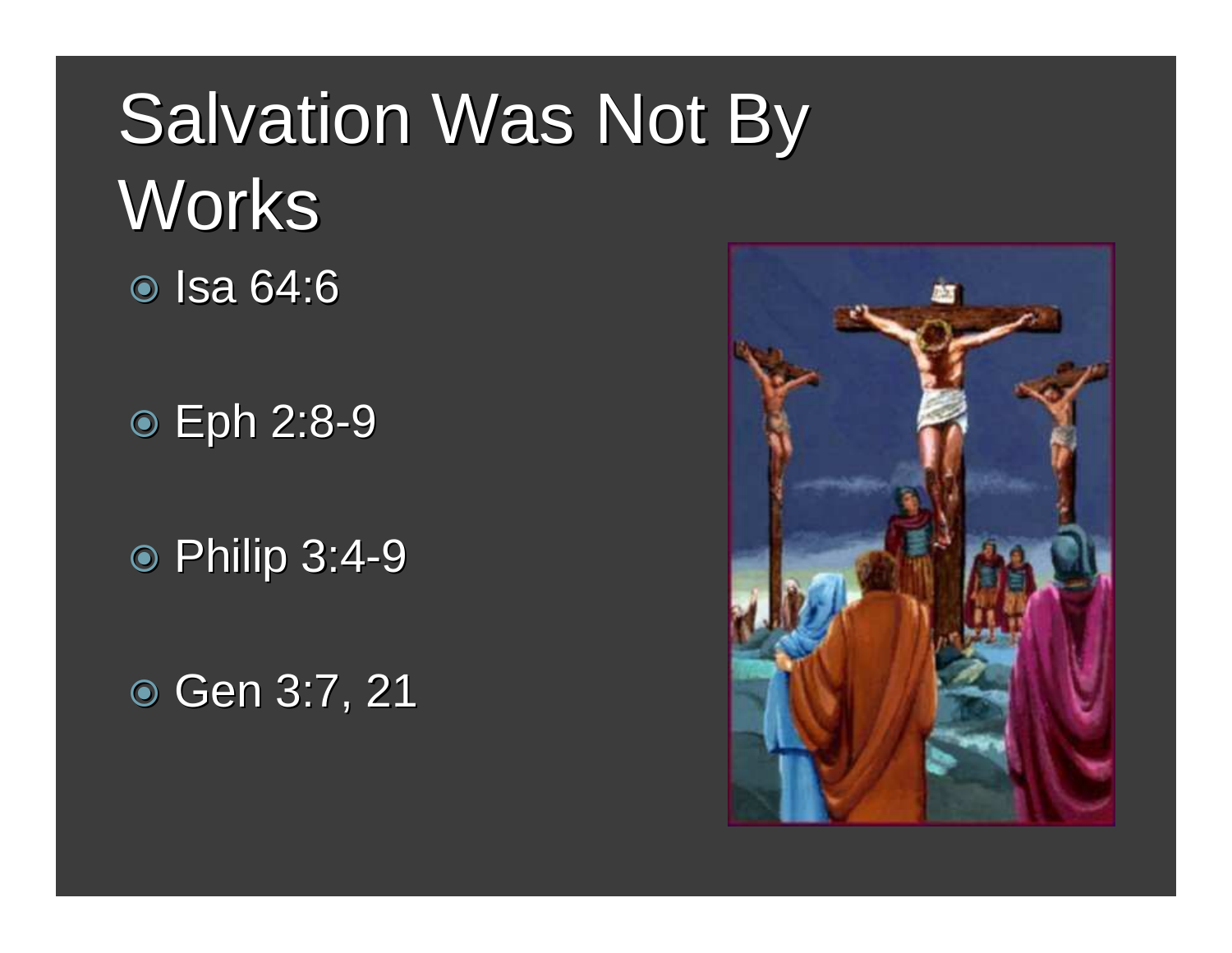### Never Too Late

Luke 23:43

John 5:24; 6:47

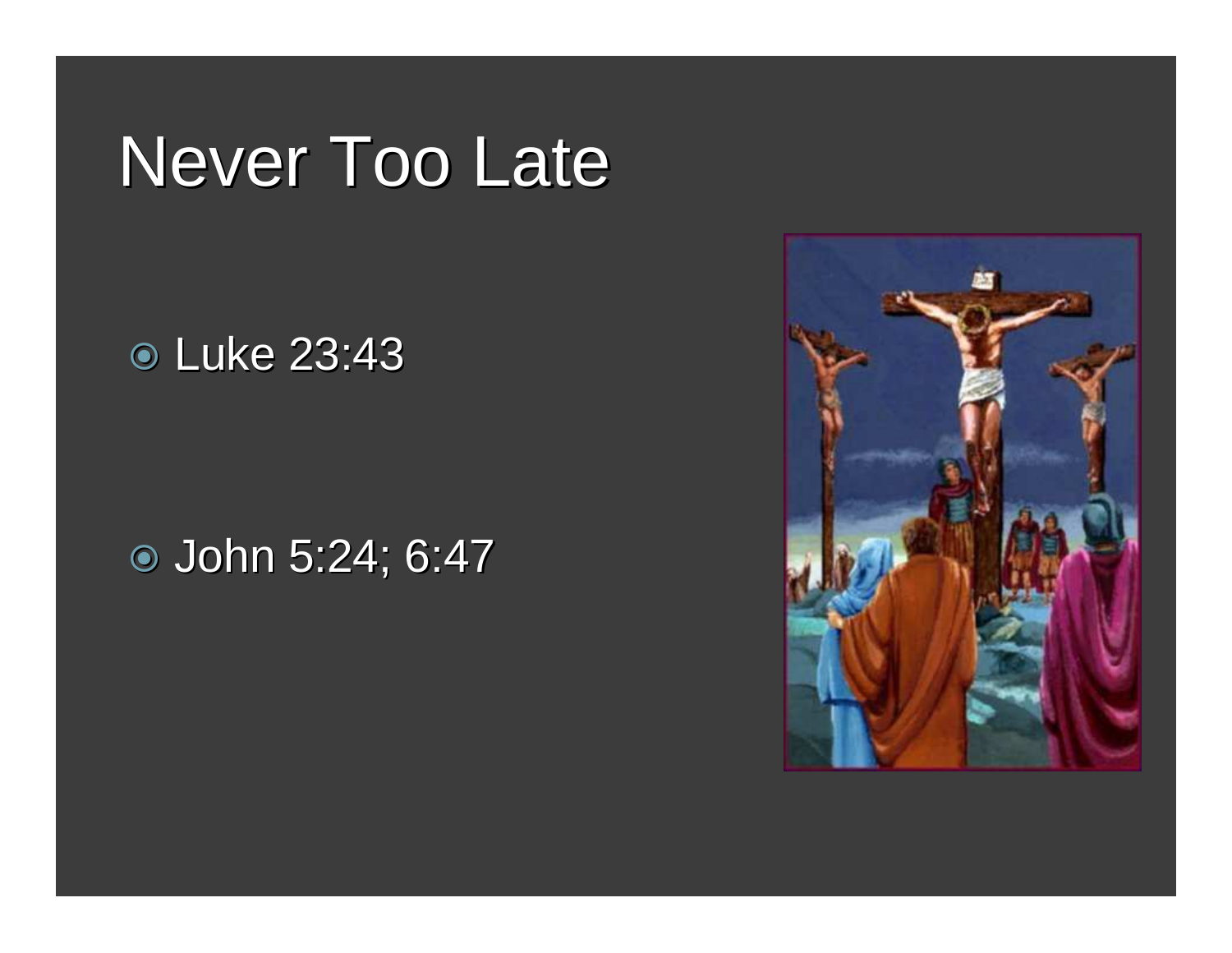#### **Article XI—Assurance**

 We believe it is the privilege, not only of some, but of **all** by the Spirit through faith who are born again h in Christ as revealed in the Scriptures, to be **assured** of their salvation from the **very day** they take Him to be their Savior and that this assurance is **not** founded upon any fancied discovery of their own **worthiness** or fitness, but wholly upon the testimony of God in His **written Word**, exciting within His children filial love...